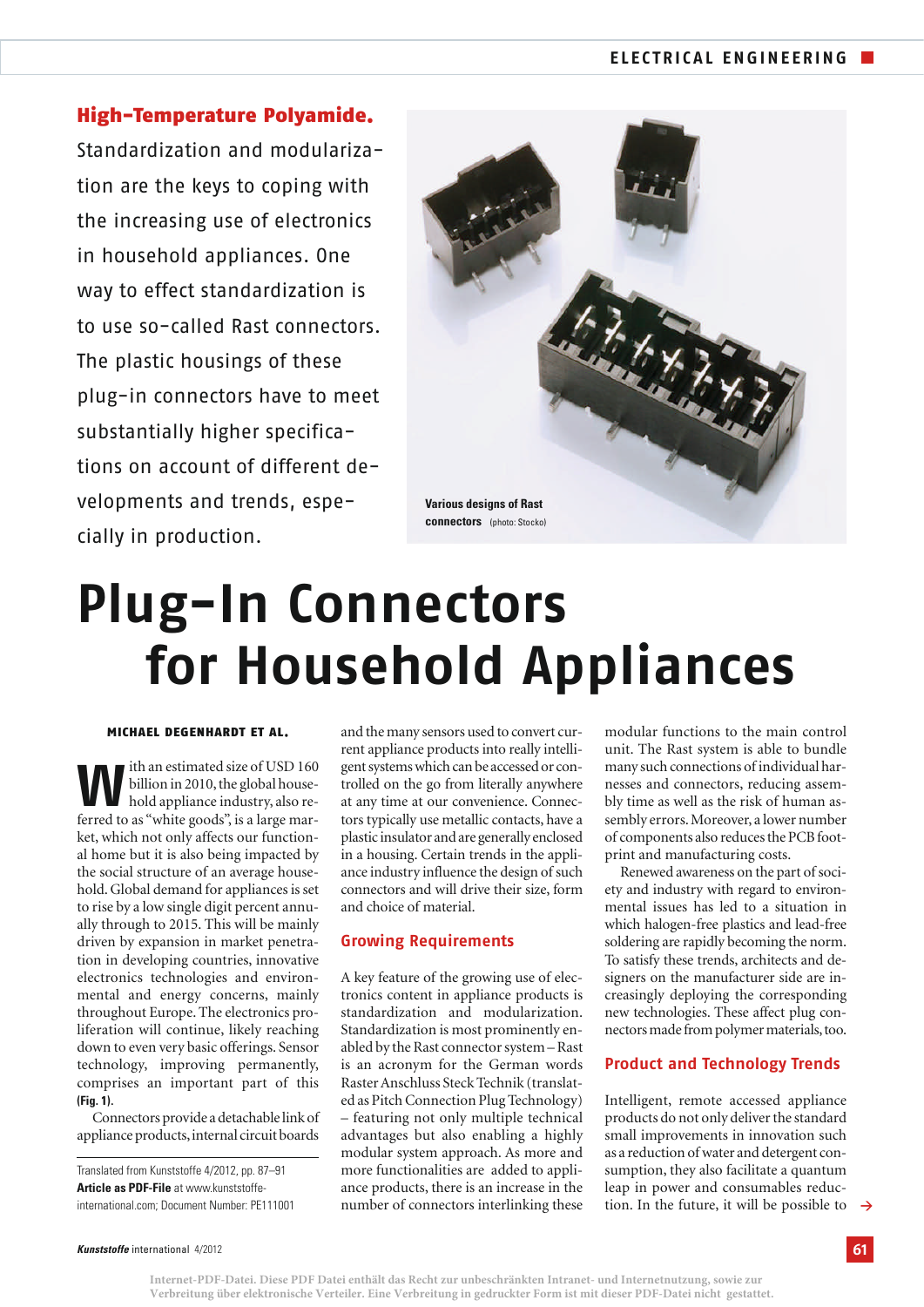#### **ELECTRICAL ENGINEERING**  $\mathbb{R}^n$



ratings as common choices. Rast 2.5 products are much smaller and so take up less space than Rast 5 products; they are therefore designed for smaller current strengths *(Fig. 3)*. The Rast standard specifies a series of connecting properties, including the geometric dimensions of the housing (upper part [connector] and lower part [soldering pot]) and the definition of the upper part and lower part designation depending on the encoding/positioning.

Increasingly, Rast connectors are being used in the Appliance industry as they meet manufacturer requirements. They are safe, easy to assemble, and fool-proof



monitor home power consumption,quite conveniently via a smartphone, without having to be physically present on site *(Fig. 2)*.

In the near future, however, we can expect a strong growth of such intelligent products. Smart grid is the facilitating innovate power network which will soon enter various industry segments. Such networks will also carry information on timedependent cost of electricity. Intelligent appliance products which are able to hook up to such a smart grid can deliver breakthrough cost-cutting while reducing impact on the environment. Leading companies in the field of appliance and electricity have formed alliances to implement new product lines of such intelligent systems. Appliance products hook up to a backbone which can be the standard power line or an IP based system.

Remote maintenance is another key driver for the industry to look into IP based solution. Such a system is already a standard in other industry segments such as the Semiconductor equipment industry. Equipment regularly performs self diagnosis and, in the event of slight irregularities, sends status reports to the manufacturer. Long before the user actually recognizes the need for service or repair, he can pro-actively be contacted by the equipment manufacturer to schedule maintenance.

## **Rast Connectors and their Development**

Rast connectors are used for a variety of appliance components, such as pressure sensors, relays, pumps and rotary switches *(Table 1)*. In addition, Rast products are specified for connections to printed circuit boards in motor controls and switches. Because the connectors have a standard configuration, trader and compo-



*Fig. 2. Energy assistant tracking consumption of different appliance and comsumer products,* **enabled by an IP or power line backbone** (figure: DSM)

nent suppliers can use standardized designs and have less need for custom-manufactured components *(Title photo)*.

The term Rast is usually followed by a numerical value which represents the contact centerline spacing, in millimeters, for the interconnection. For example, a Rast 5 interconnect consists of a connector housing with contacts spaced on 5 mm centerlines. These products are available in standard wire tab/receptacle and card edge mounted versions. Products are available with 6 to 16 A current (i.e. impossible to connect in the wrong position). Color coding for identification is not required, feature size is smaller, and the manufacturing process is faster since all connections at each particular device are done in one operation. The production process can be fully automated, which in turn requires drastically reduced manpower and less complexity in material administration.

Considering the entire supply chain, the total cost of a harness made from other connections without Rast is higher. In ad-

|                    | <b>Number of Rast connectors</b><br>per appliance (parts) | <b>Estimated segment plastic con-</b><br>sumption for connectors (tons) |
|--------------------|-----------------------------------------------------------|-------------------------------------------------------------------------|
| <b>Dishwashers</b> | 40                                                        | 480                                                                     |
| <b>Dryers</b>      | 30                                                        | 160                                                                     |
| Refrigerators      | 15                                                        | 390                                                                     |
| <b>Freezers</b>    | 15                                                        | 100                                                                     |
| <b>Washers</b>     | 28                                                        | 730                                                                     |
| <b>Total</b>       | On average 25.6                                           | 1.860                                                                   |

*Table 1. Average number and Europe-wide market size for connectors and plastic housings in appliance applications* (figure: DSM)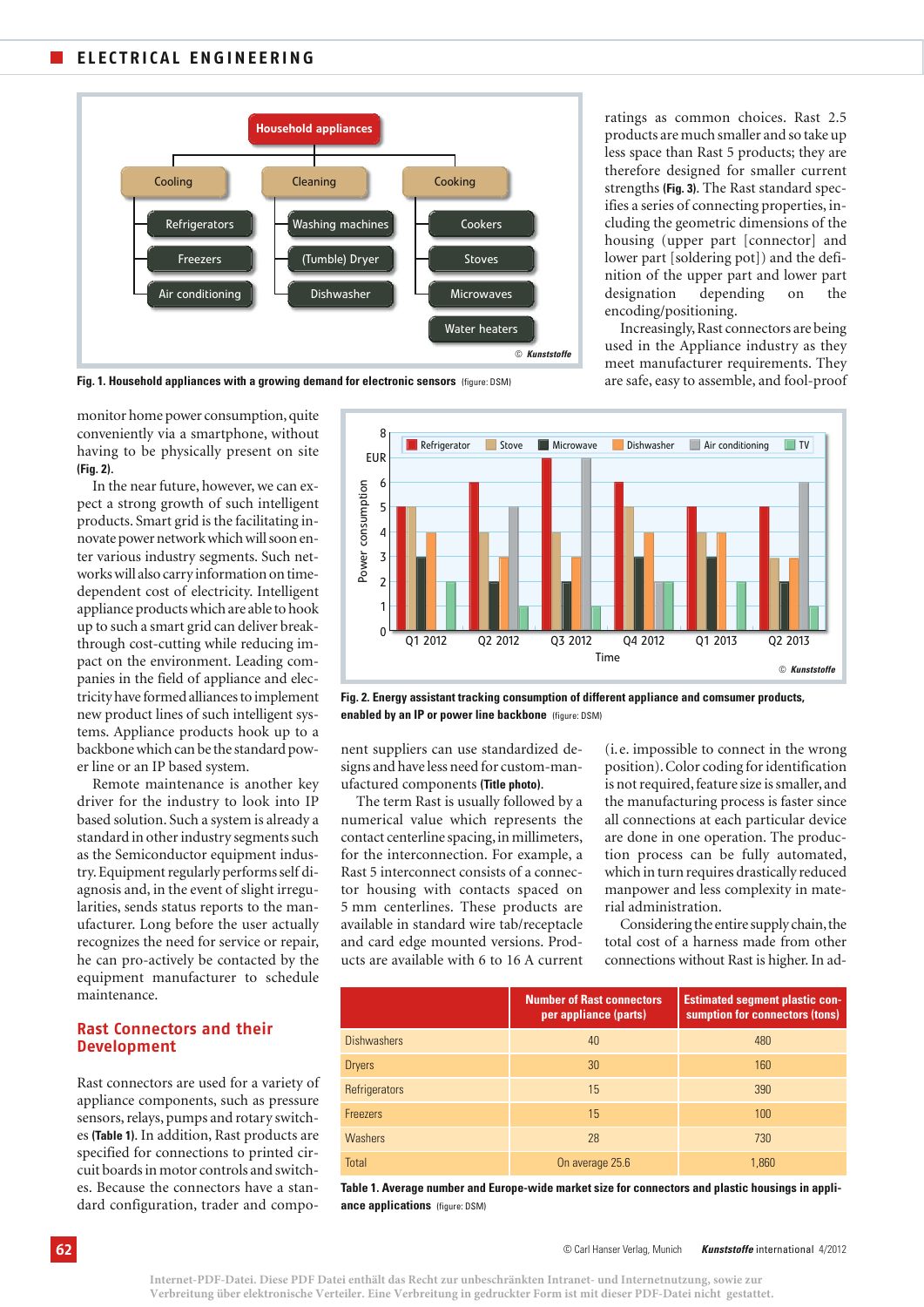| <b>Advantages SMT</b>                                              | <b>Disadvantages SMT</b>                                                 |
|--------------------------------------------------------------------|--------------------------------------------------------------------------|
| Smaller parts                                                      | More heat generated                                                      |
| Higher desity layout                                               | Small clearance makes cleaning difficult                                 |
| Cheaper PCBs (no holes to drill)                                   | Visual inspection difficult                                              |
| Improved shock and vibration characteristics                       | Good joint formation important for mechanical<br>reliability of assembly |
| Improved frequency response                                        | Assembly more difficult than in wave soldering                           |
| Easier soldering (difficult to heat holes in<br>multilayer boards) | Lower mechanical strength versus wave soldering                          |
| Easier to shield from EMI/RFI                                      | Greater number of different materials to match CTE's                     |
| Easier to automate manufacturing                                   |                                                                          |
| Only one soldering process                                         |                                                                          |

**Table 2. Advantages and disadvantages of Surface Mount Technology** (figure: DSM)

dition, the manufacturer will gain significantly improved quality, because thanks to RAST there are no more loose connections.

In Europe, the Rast system evolved over many years, from a "crimp-snap" style contact in the 1970s to the present Insulation Displacement Connection (IDC) system. Originally, the standard crimpsnap contacts had an open wire barrel configuration crimped to the wire conductor; this assembly, in turn, would be snapped into a housing with Rast mating features. Europeans then developed an IDC version to gain additional applied cost savings using automation. The IDC version has the contacts preloaded in the housing,and the housing and wire are terminated automatically by high-speed harness-making equipment.

Standardization and globalization are important driving forces in the appliance industry, also driving connector development. Standardized Rast IDC connectors have been used in Europe for over 20 years and are gradually making their way into the American market.

Rast IDC is intrinsically a superior termination when compared to conventional crimping for smaller wire sizes. The connectors are ideally suited for high volume automation thus saving costs.

The transition to Rast is slowed down in Asia and America by the existing equipment base that still covers many crimp termination machines and by the high initial investments on the Rast IDC systems. While lagging behind Europe, the American Appliance industry has now started to catch up.

# **Sustainable, Eco-friendly Soldering**

Reflow soldering is also becoming gradually more important in the appliance in-

dustry with its advantages motivating more and more manufactures to make the transition from the current dominant wave soldering. For certain designs, Pin In Paste technology may be applied, which makes it possible to use reflow soldering on what are basically Pin Through Hole (PTH) connector designs *(Table 2, Fig. 4)*.

Eco-design in electronics is not limited to avoiding banned materials as defined in governmental regulations. The total life cycle of the product should be assessed with a focus on hazardous materials (REACH, ROHS), carbon emissions, energy and water use, recycling, use of rare earth metals and minerals and more. For collaboration along the supply chain, it is necessary to understand the measures needed and to match them to each other. The manufacturers' responsibility for a product will evolve into cradle-to-grave. Design for recyclability means design-for-disassembly. This will require active control of the design and manufacturing process along the value chain.

New safety standards, too, have an influence on the design and production of electronic devices and parts. The new IEC 60335-1 European safety standard had a big impact on the plastics industry. The big challenge is the Glow Wire Temperature (GWT) on end products, the connectors, at 750°C *(Fig. 5)*.

# **Material for the Connector Housing**

Due to the abovementioned trends in the appliance connectors industry (lead-free soldering, the move in soldering technique from PTH to SMT technology, sustainability, new safety standards), greater demands are placed on the plastic connector material.

The change from wave to reflow types of soldering means that the connector material has to resist significantly increased temperatures. Consequently, the heat distortion temperature (HDT) of the material used needs to be well above 250°C. As a result, commonly used materials such as PA6 or PBT no longer meet the requirements and high temperature resistant materials need to be used.



**Fig. 3. Overview of materials used in Rast connectors** (photo: Stocko)

**>**